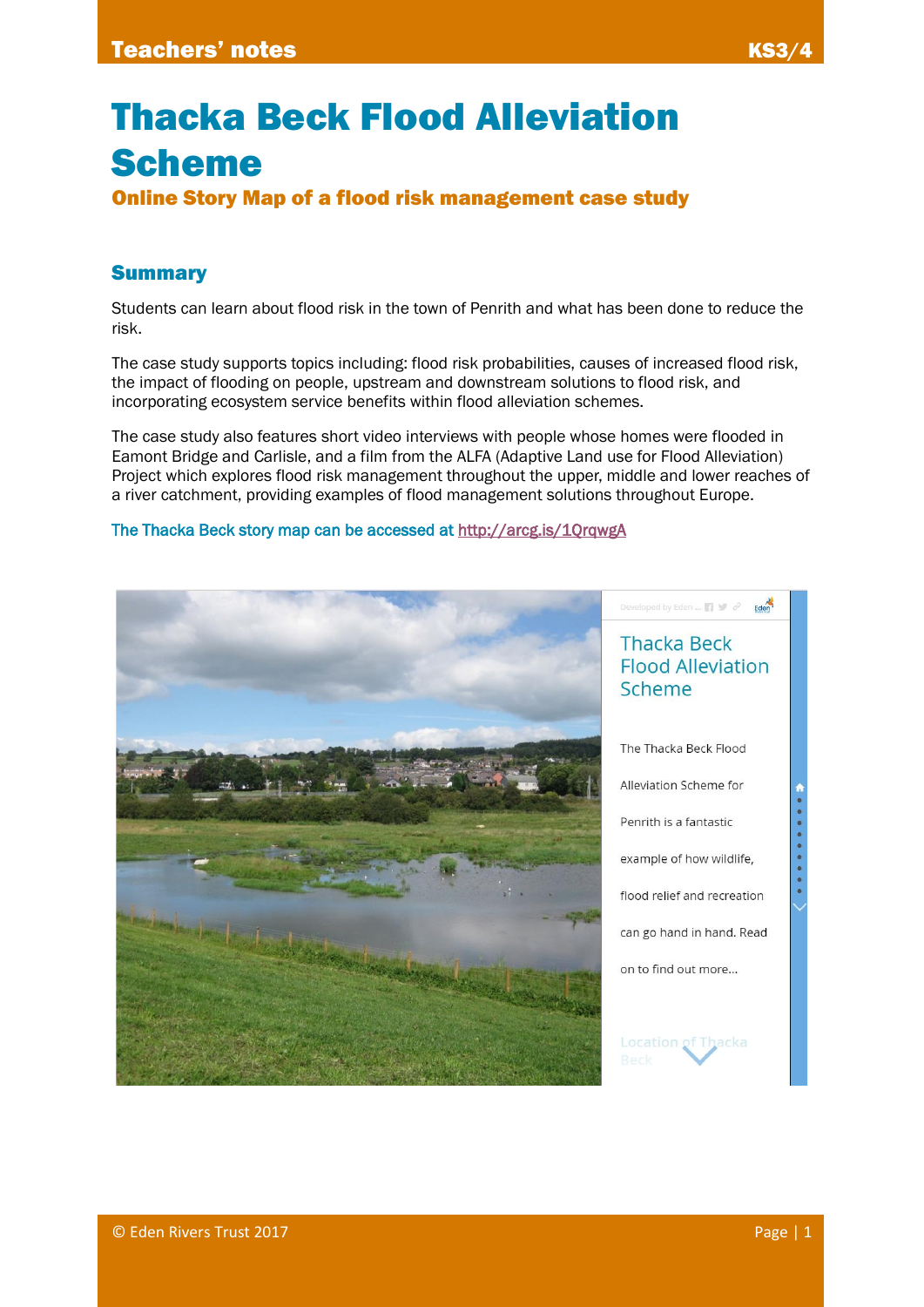## Using the Story Map

The story map is split into a number of sections. A selection of questions and topics for further discussion are suggested below in orange for each section.

## 1. The Historic Beck

This section explains that the Thacka Beck has been artificially modified by humans for hundreds of years e.g. straightened and culverted.

Q1. How and why has Thacka Beck been altered by humans in the past? How might this have affected flood risk in the town, especially as Penrith has grown in size?

## 2. Flood Risk in Penrith

Includes historic photos and details of how many homes and businesses were at flood risk in Penrith.

Q1. Calculate Penrith's past flood risk (e.g. probability of a flood occurring in any one year) based on the information that the town has flooded 4 times in the last 20 years. The answer is given in the next section.

## 3. The Flood alleviation Scheme

This section explains how the flood alleviation scheme (constructed by the Environment Agency in 2010) reduces flood risk for Penrith. The scheme is a good example of flood risk management that incorporates both:

Downstream hard engineering within the town to improve conveyance by: Increasing the capacity of the culverts and Allowing more water to drain out of the town quickly and efficiently, plus

Upstream catchment storage to hold water back before it reaches the town.

Q1. How do both approaches work to reduce flood risk, and how are they different to each other? (e.g. one speeding water flow up and one slowing it down)

Q2. Discuss how the suitability of the flood risk management solution depends upon its location (upstream or downstream) within a catchment.

*(Note: the ALFA project video in the final section gives more examples of methods for alleviating flood risk throughout the headwaters, middle reaches and lower reaches of a river – and how these might differ depending upon location within the catchment).*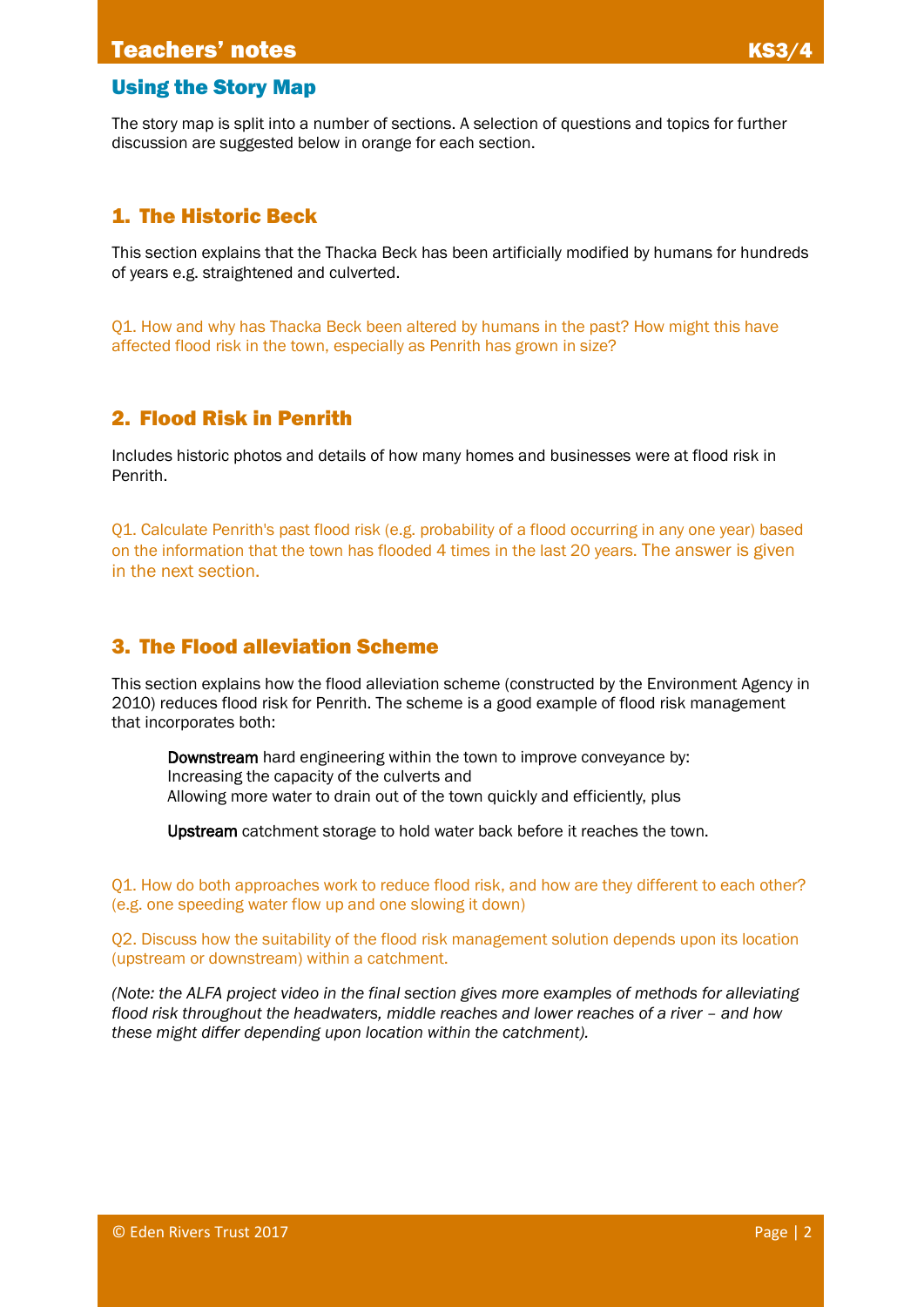# 4. Creation of the Nature Reserve

This section explains the other positive effects arising from the creation of the upstream flood storage reservoir (e.g. flood risk management combined with biodiversity, amenity and recreation, and improvements to water quality). In the video clip, Mike Harper from the Environment Agency discusses how the scheme helps to slow down water and hold it back before it reaches Penrith.

Q1. Compare the photo of the straight channel prior to construction of the scheme with the new meandering channel. What differences are there? What benefits does the meandering channel offer?

Q2. Land and space is at a premium in the UK. Discuss the different functions and services that might need to be balanced alongside flood risk in a catchment or floodplain.

## 5. The Thacka Beck flood storage reservoir & nature reserve in 2015

This section allows you to take a virtual tour of the flood storage reservoir as it is today and to learn about the ongoing management of the site.

Q1. Using the map tour, identify the different elements that contribute to managing flood risk at Thacka Beck (e.g. sluice, embankments, meandering channel, grazing management).

Q2. How many different land use functions can you identify in and around the site?

Q3. Why it is important to manage vegetation at the site (for both flood risk and wildlife)?

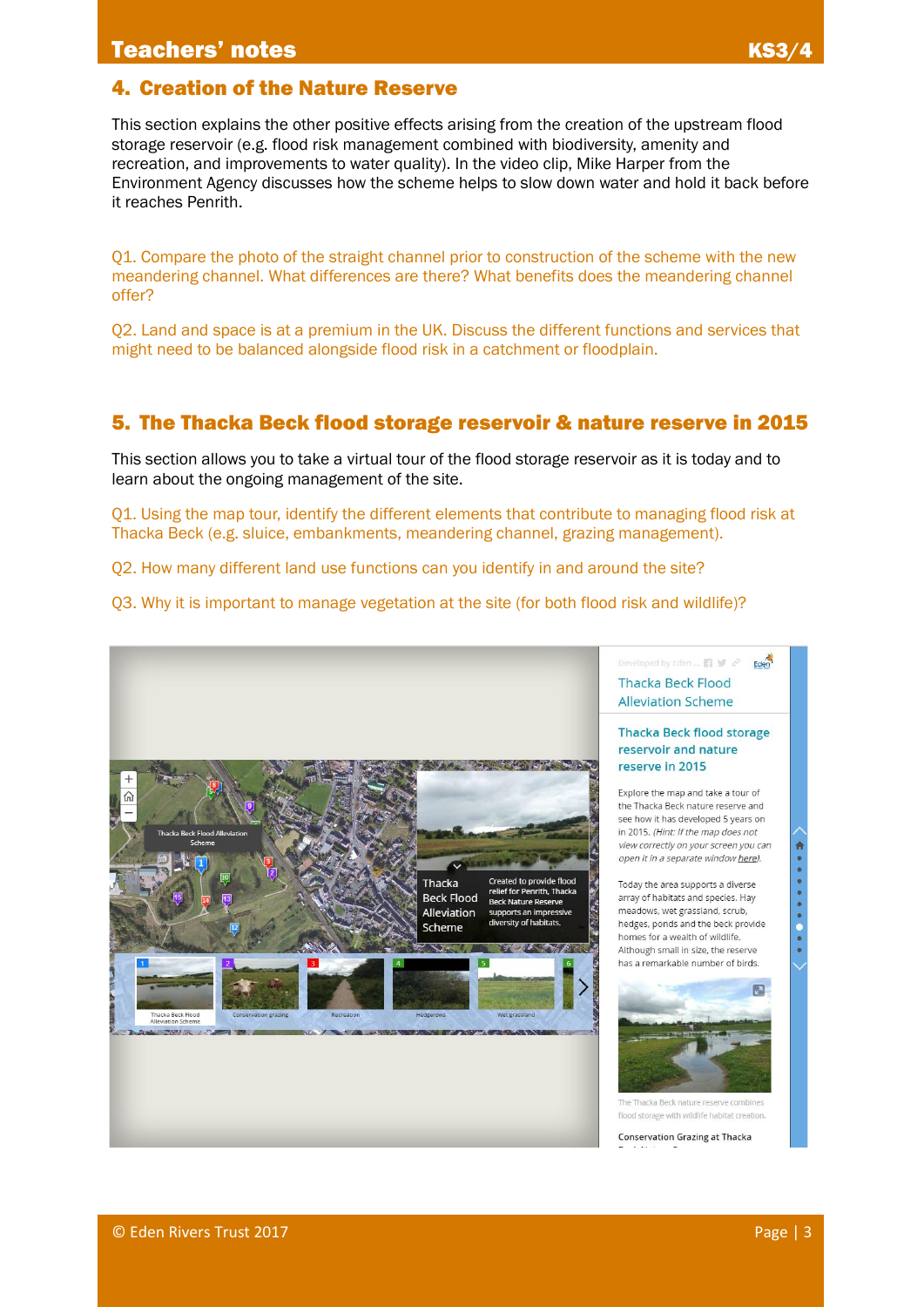## 6. How does flooding affect people's lives

This section includes a number of short videos and interviews looking at how flooding affects people's lives and how aware people are of flood risk.

The short news report by students at Ullswater Community College asks: What are local people's experiences of flooding? What is being done to reduce flooding? Is flooding happening more often? Are recent floods due to climate change? Watch the film featuring interviews with local people in Penrith and Eamont Bridge, the Environment Agency, and a flood scientist to find the answers.

Q1. Find out if your home or school is at flood risk via the Environment Agency's website link.

Q2. How could we increase people's awareness of flood risk?

## 7. Adapting Land use to reduce flood risk throughout the catchment

The video in this section (produced as part of the ALFA (Adaptive Land use for Flood Alleviation) project) presents a range of flood risk management solutions that can be applied in different parts of a river catchment. This includes: techniques to improve infiltration into the soil and hold water back in the headwaters, measures to store water on floodplains in the middle reaches, and approaches to increase drainage capacity and conveyance in the lower reaches and deltas.

Case studies from Germany, France, Belgium, the Netherlands, and the UK (Eden Catchment) are included. The film also discusses the need to balance flood risk with the provision of other functions and services e.g. farming, forestry, wildlife, navigation, industrial gravel extraction and recreation.

Q1. Discuss how solutions to flood risk might vary throughout a river system.

# Field Trip Opportunities

#### Flood risk:

There is a short circular walking route around the flood embankments which is fully accessible to the general public. From here you can see and discuss many of the key flood risk management features, e.g. the control sluice, embankments, overspill, meandered channel and wetland areas. A coach or mini bus could park in the lay-by on Bowerbank Way.

#### Freshwater ecology:

The Thacka Beck Nature Reserve is an excellent location for finding a number of different freshwater habitats within one small, contained area, e.g. stream, pond, and wetland. A field trip could be undertaken to assess the water quality and biodiversity value of the different freshwater habitats at the site. Students could undertake water quality sampling, invertebrate sampling, vegetation surveys and river habitat surveys.

Note: Permission to access the wetland area would be required from Cumbria Wildlife Trust (who manage the site) as the wetland area is permanently locked.